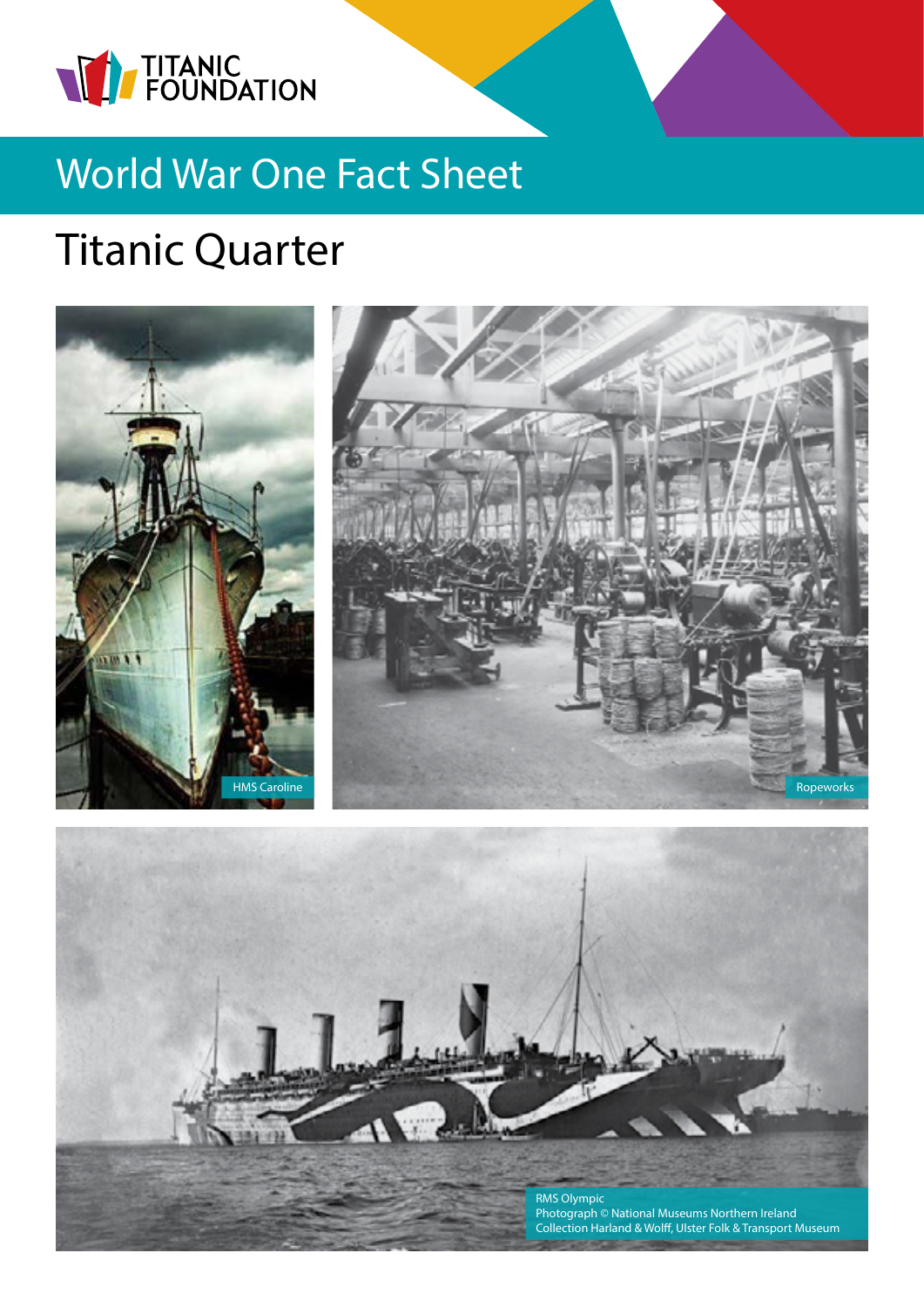## World War One

1914 witnessed the start of World War One (WW1). Over nine million soldiers and an unknown number of civilians lost their lives in this devastating series of historical events.

Historians have estimated that about 200,000 Irish soldiers served in the Army and Navy from 1914 to 1918. Little did 50,000 of these men realise that they would disembark on an ill-fated journey to the first truly global conflict.

Here in Titanic Quarter we have an island filled with historical importance relating to WW1. Harland & Wolff, their Chairman Lord Pirrie, the ships that were built and fixed here as well as the local community that worked on Queen's Island all had significant parts to play in WW1.

This factsheet details some of the facts and links between Titanic Quarter and WW1. It is by no means a finite list, but aims to give an overview and act as a sign post for our Titanic Quarter stakeholders, encouraging greater participation in 2016 activities.

This factsheet will be periodically updated as new resources become available. For further useful information visit the Titanic Foundation resources page:

Clickhere  $\bigodot$ 

### Commemoration to the Irish Sailor in the Great War

The 31st May 2016 is the chosen date to mark the contribution of all involved in war and life at sea 1914 – 1918. The event will be run in Belfast next to Jutland's only afloat survivor, HMS Caroline, and will include her official opening as a heritage visitor attraction in Titanic Quarter.

The commemoration will connect people in maritime activity a hundred years ago with descendants, and to those engaged in similar activity today.

[To get involved](http://historyhubulster.co.uk/irishsailor/)  click here



### **Contents**

- 1 The Shipyards
	- The Role of Harland & Wolff
	- Lord Pirrie, chairman of Harland & Wolff 1895–192
	- Workman Clark
- 3 The Ships
	- HMS Caroline
	- SS Nomadic
	- RMS Olympic
	- HMHS Britannic
	- RMS Titanic
	- SS Result
	- HMS Hawke
	- RMS Lusitania
- 8 Public Record Office of Northern Ireland (PRONI)
- 9 Titanic's Dock and Pump-House
- 10 Belfast Harbour Commissioners Records
- 11 East Belfast Connections
- 12 Useful Contacts and a few more Resources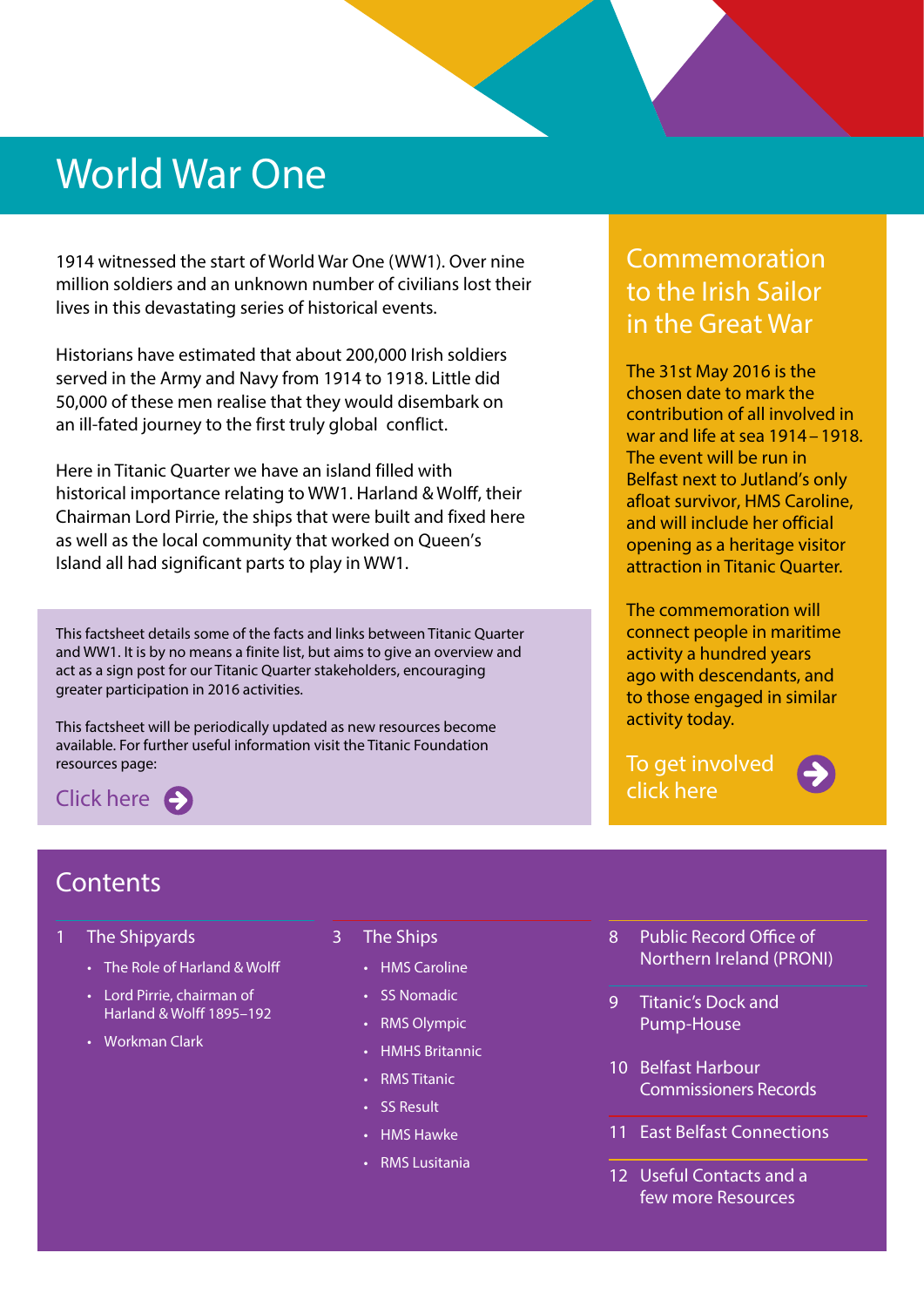## 1. The Shipyards

### Role of Harland & Wolff

- During WWI Harland and Wolff along with D. and W. Henderson and Co, were the main shipbuilders for standard war designs.
- They built monitors and cruisers, including the 15-inch gun armed "large light cruiser HMS Glorious." HMS Glorious was the second of the Courageous-class battlecruisers built for the Royal Navy during WW1.
- When war was declared on 4 Aug 1914, merchant shipbuilding fi ms like Harland and Wolff, which had no admiralty work on hand, were immediately disadvantaged as supplies were diverted to yards with naval vessels under construction.
- Lack of materials caused production to slow down or even halt, and that in turn forced many men to enlist. In this first eek of war Pirrie suggested that contracts should be suspended and all yards placed on half time working.
- At the end of July 1914, the company employed a total of 24,425 people throughout the organisation. By the end of October it had only fallen to 18,412.
- However in October 1914, H&W was given the unusual task of converting ten cargo liners into dummy battle ships for the special service squadron.
- H&W had a sudden influx of urgent Admiralty work and this placed a great strain on their work force. More men had to be recruited and by the end of the year the number employed had been recovered to over 20,000.
- In 1915 the build of HMS M33 was subcontracted by Harland and Wolff to the nearby yard of Workman, Clark & Company. A monitor of the Royal Navy, she was built as part of the rapid ship construction campaign following the outbreak of WW1. Ordered in March 1915, she was launched in May and commissioned in June; an impressive shipbuilding feat. She saw active service in the Mediterranean during WW1 and in [Russia during the Allied Intervention](https://en.wikipedia.org/wiki/Allied_intervention_in_the_Russian_Civil_War) in 1919. She was used subsequently as a mine-laying training ship, fuelling hulk, [boom defence](https://en.wikipedia.org/wiki/Net_laying_ship) workshop and flo ting office, being renamed HMS Minerva and Hulk C23 during her long life. The ship is currently on display in Portsmouth Historic Dock.

[Further details click here](http://historyhubulster.co.uk/rn-ships-built-harland-wolff/)  $\leftarrow$ 

- The H&W work force had responded brilliantly to the challenges presented to them with the abundance of admiralty work directed their way and this continued right up until the end of the war.
- When armistice was declared on the 11th November 1918, H&W's work force spontaneously downed tools and took a week's holiday to celebrate.
- On Monday 18 November Lord Pirrie issued a manifesto to shipyard workers and marine engineers:

"The war is over in the field, but not in the ship yards, Germany is beaten but she cannot give us back all the shipping she has destroyed."

• Harland and Wolff built 174 vessels for the Royal Navy in its Belfast yard between 1868 and 1969. These include gun boats, depot ships, yachts, monitors, cruisers, destroyers, aircraft carriers, patrol boats, tugs, trawlers, mine sweepers, corvettes, tankers, frigates and assault ships.

[Further details click here](http://historyhubulster.co.uk/rn-ships-built-harland-wolff/)  $\epsilon$ 

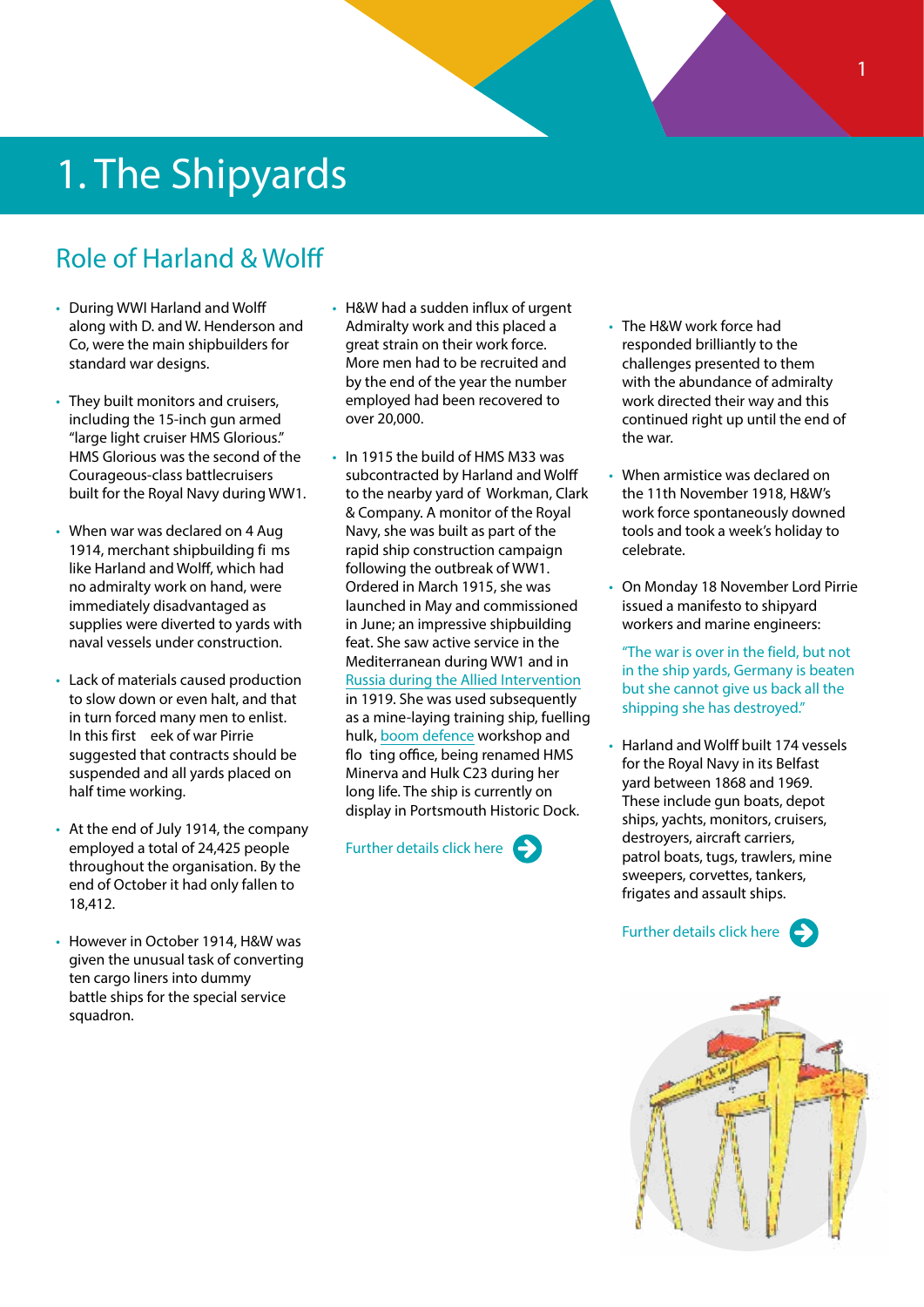## 2. The Shipyards

### Lord Pirrie, chairman of Harland & Wolff 1895–1924

- Pirrie served as Lord Mayor of Belfast between 1896 and 1898. He was ennobled as Baron Pirrie in 1906, appointed a 'Knight of the Order of St Patrick' in 1908 and made Viscount Pirrie in 1921.
- Pro-Chancellor of the Queen's University, Belfast from 1908 to 1914, Lord Pirrie was also a member of the Committee on Irish Finance as well as Lieutenant for the City of Belfast (both 1911) the years before WW1.
- During the war he was a member of the War Office Supply Board, and in 1918 became Comptroller-General of Merchant Shipbuilding, organising British production of merchant ships.
- After the war Pirrie remained active in Northern Ireland's political scene, being elected to the Northern Irish Senate in 1921.

### Workman Clark

Situated next door to Harland and Wolff, Workman Clark & Co became known as the 'Wee Yard'. This was an understatement as their output exceeded that of H&W in several years pre WW1.

Although the yard only built eleven vessels for the Royal Navy, it modified and repaired many battle cruisers, cruisers, destroyers, frigates, minesweepers and submarines during WW1. Sadly the yard closed in 1935 with the majority of the facilities being purchased by H&W.







South Yard and Alexandra Dock Works in the background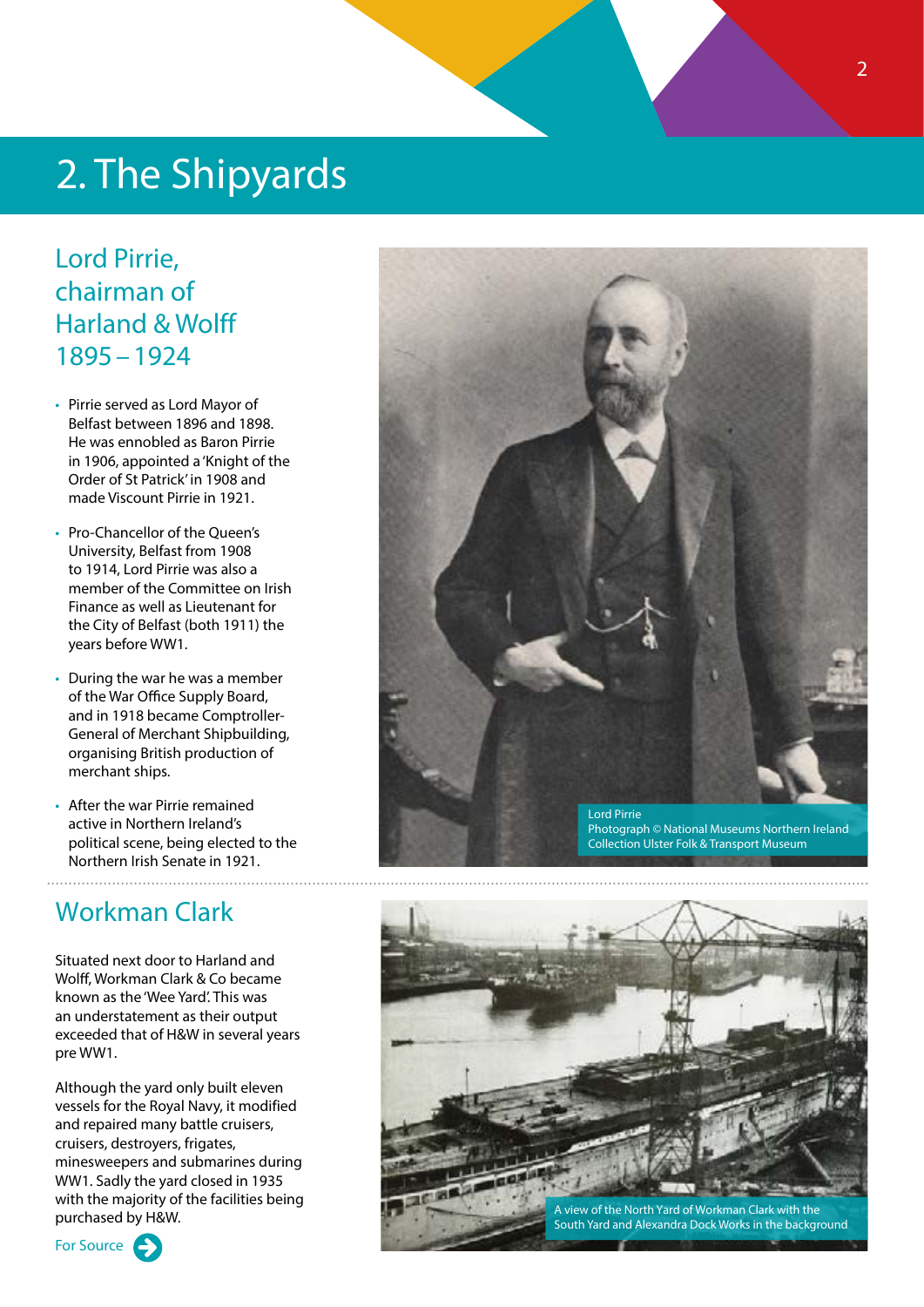## 3. The Ships

### The Role of HMS Caroline



HMS Caroline, a light cruiser, is the last survivor of the Battle of Jutland and the last survivor of the Grand Fleet which lay at the heart of Britain's power and politics in the period 1905 – 1918. Located in the Alexandra Dock, Titanic Quarter, it is currently undergoing significant restoration and refurbishment, funded via Heritage Lottery Fund and Tourism NI. The ship will become a heritage and education facility focussing on the importance of the Battle of Jutland as well as the decades that HMS Caroline has spent in Belfast (since 1924). The ship is due to open to the public to mark the centenary of the Battle of Jutland in May 2016.

- HMS Caroline was built in Birkenhead within one year and was the fastest ship of her size at that time.
- She was launched on 21 September 1914, and commissioned on 4 December that year.
- During her career, Caroline protected trade by undertaking regular North Sea patrols in WW1 and, later on, convoy screening.
- She almost didn't take part in the Battle of Jutland as her steering gear failed as the fleet left Scapa Flow on the evening of 30 May 1916.
- Her role in the Battle of Jutland was as part of a screening force intended to find the enemy fleet and report back on them, whilst protecting the Grand Fleet from attack.
- Jutland was the only engagement in which she made contact with an enemy unit. Caroline opened fire at 7:30pm on 31 May 1916 at a range of 9,200 yards, fi ing three 6 inch and nine 4 inch rounds. She later fired two torpedoes which went towards the German dreadnought Nassau. She then retreated under fire and eventually returned to Scapa Flow on 2 June 1916.
- Today, Caroline is the only ship that fought at Jutland to have survived.
- After the Battle, she spent the remainder of the war patrolling, exercising, and experimenting with minesweeping equipment and aircraft. She had a flying off platform built on her forecastle which enabled a Sopwith Camel to take off, but not to land. Sopwith Camel was the most famous British fig ter aeroplane of WW1.



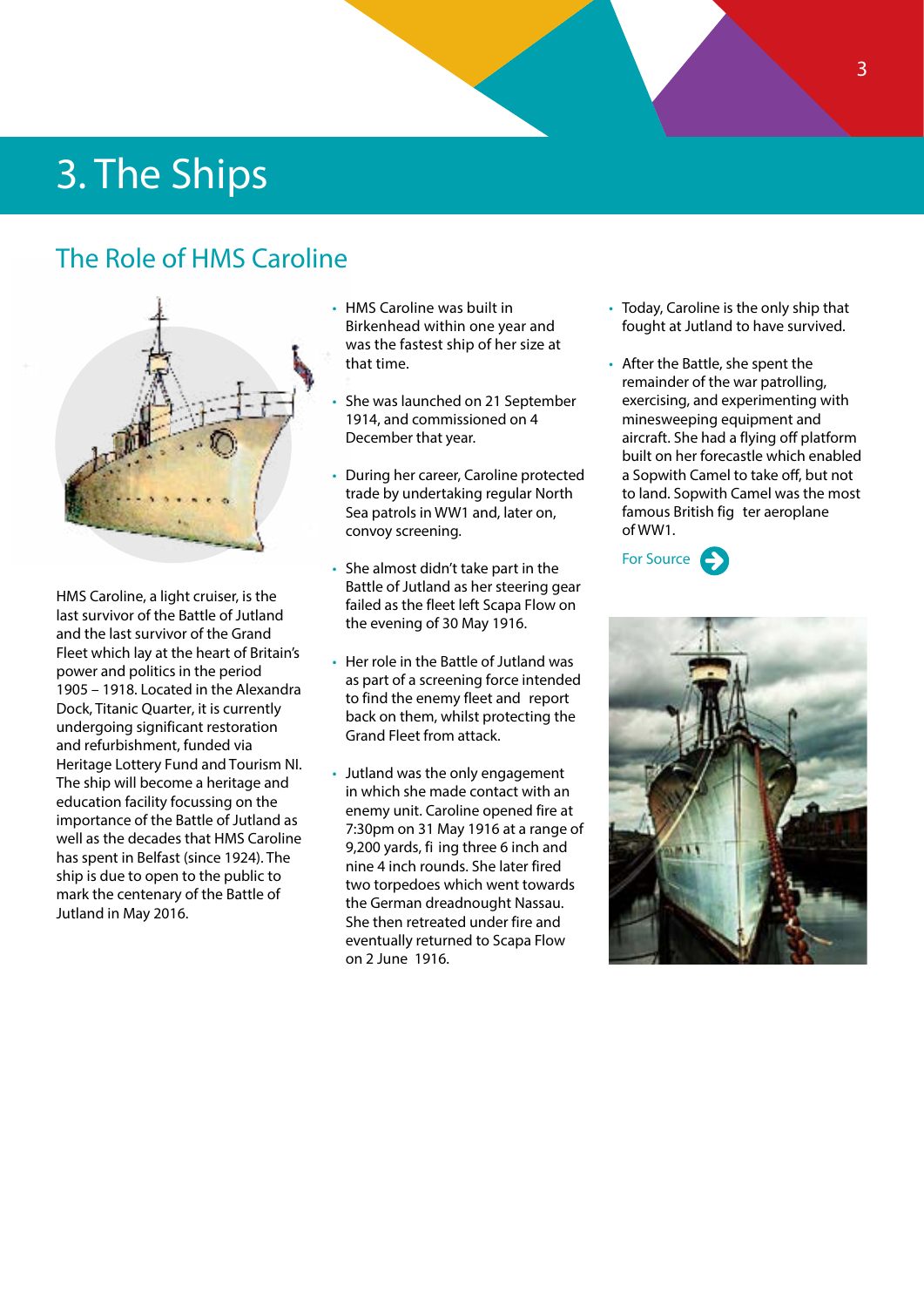### The Role of SS Nomadic



• SS Nomadic was commissioned by the White Star Line in 1910, to tender for their new ocean liners RMS Olympic and RMS Titanic, which were too large to dock in Cherbourg Harbour. She and her running mate ferried passengers, their baggage, mail and ship supplies to and from large ocean liners moored off-sho e.

- SS Nomadic arrived in Cherbourg on 3 June 1911 to begin her tendering duties for the White Star Line. On 10 April 1912 she transported 274 passengers to RMS Titanic for the doomed liner's maiden voyage.
- During WW1 and until 1919, SS Nomadic was requisitioned by the French government and she saw service as an auxiliary minesweeper and patrol ship, also ferrying American troops to and from the harbour in Brest (France).
- After the war, she returned to her tendering duties, but in 1927 she was sold and continued to tender under the ownership of the Compagnie Cherbourgeoise de Transbordement.
- The SS Nomadic has been restored to her original glory and is back home in Belfast's historic Hamilton Dock in Titanic Quarter. Visitors can go on board and experience over 100 years of authentic maritime and social history.



Further details click here



### The Role of RMS Olympic

- Olympic was built at the same time as Titanic, one of the White Star Olympic Class liners, and launched in 1910.
- With WW1 underway, in October 1914 Olympic helped rescue survivors from the British battleship HMS Audacious off the coast of Northern Ireland.
- In 1915, the Olympic became a troop transport for the British government. During the War she carried 150,000 troops, about 40,000 other passengers, steamed over 180,000 miles, and burned over 345,00 tons of coal.
- The Olympic was also attacked three times by German U-Boats, and even by an airplane, but survived each time. In one instance a torpedo actually struck the ship, but luckily failed to explode. Olympic was nicknamed "Old Reliable" by troops who sailed on her during the war.
- In May of 1918, the Olympic became the only merchant ship to deliberately ram and sink a U-boat when she sent the German submarine U-03 to the bottom of the ocean.
- With the war over in 1919, the Olympic was overhauled and returned to service as a passenger liner by June of 1920. The boilers in the ship were also converted to burn oil instead of coal. Throughout the 1920s Olympic remained one of the most popular liners on the Atlantic.



RMS Olympic - Photograph © National Museums Northern Ireland. Collection Harland & Wolff, Ulster Folk & Transport Museum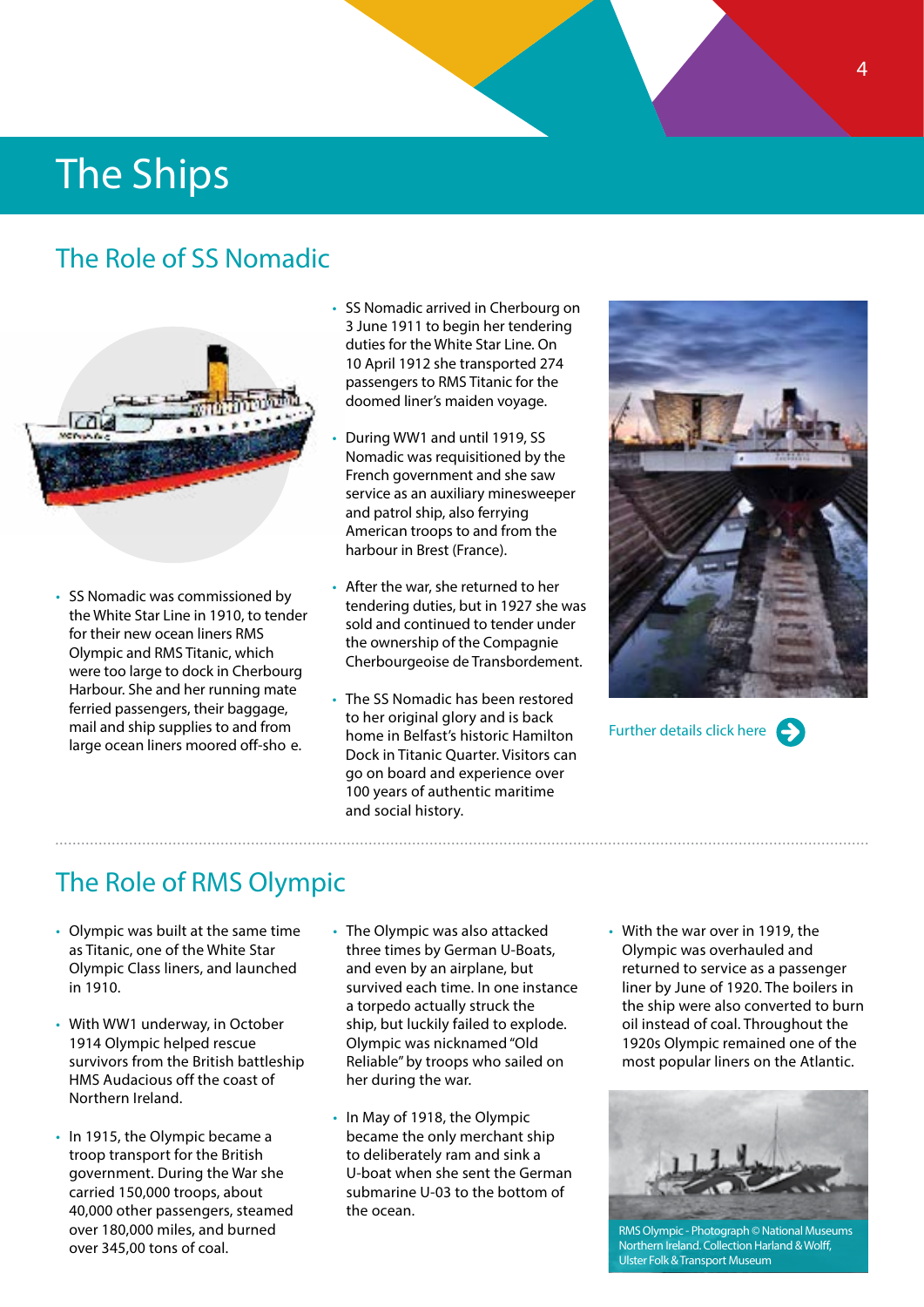### The Role of HMHS Britannic

- Construction of Britannic, the third of the White Star Olympic Class liners, was slowed by the loss of Titanic, labour difficulties, and the start of WW1.
- The ship's maiden voyage, originally planned for September 1914, was pushed back to the spring, 1915. But with the war still raging, Britannic stayed at Belfast to await better times.
- In November of 1915, the partially completed Britannic was taken over by the British navy and converted into a hospital ship. Britannic was set up to carry over 3,300 wounded soldiers back to England. The ship was painted white, with a green line and red crosses on the hull.
- RMS became the HMHS (His Majesty's Hospital Ship) Britannic was the third "wonder ship" to be built. Originally, the ship was to be named "Gigantic," but due to the loss of the Titanic, her name was changed to Britannic.
- Britannic served in the Gallipoli campaign, which was one of the greatest Ottoman Army's victories during the war.
- Britannic returned back to Harland & Wolff in June 1915 for a refitting as a liner and then was called back in to service.
- Britannic left on her maiden voyage to the port of Mudros on December 23, 1915. (Mudros is on an island in the Mediterranean Sea) Over the next 11 months, the liner made 5 long voyages between Great Britain and Mudros, bringing over 15,000 wounded troops back home.



- Britannic's sixth voyage was never completed. The ship struck a mine (probably, it may have been a torpedo) near the Greek island of Kea. She only lost 55 people, in spite of sinking faster than Titanic, demonstrating that the post Titanic improvements worked.
- Britannic still rests off the G eek Island. There has been ongoing discussions to retrieve the ship or parts of the ship and bring them back to Belfast.

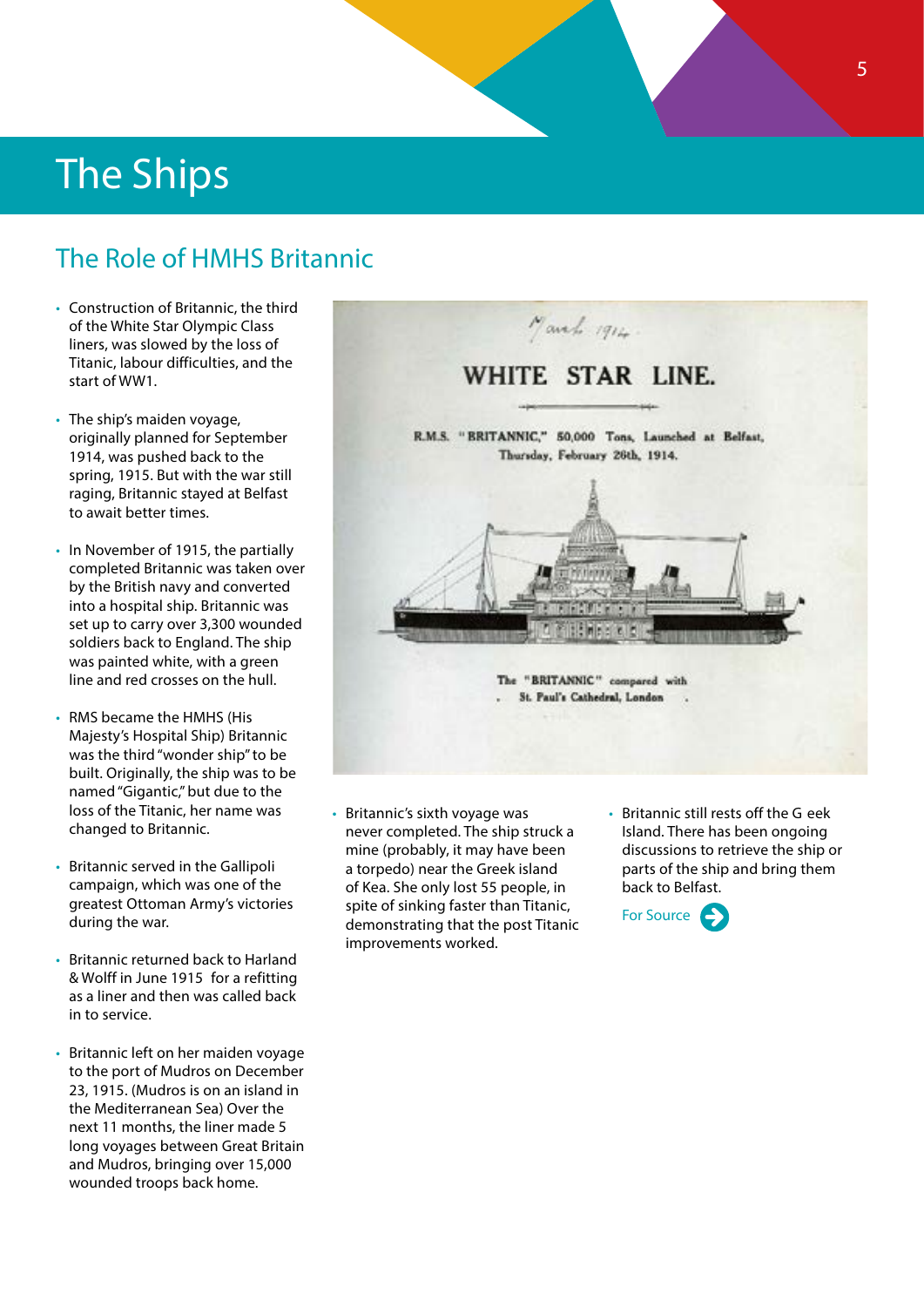### RMS Titanic

Titanic Survivors who went on to serve their country in WW1



At present it is unknown whether research has been conducted on this topic or not. Although we do not have a full list of Titanic survivors who went on to serve for their country in WW1 we do have several names that have great signifiance.

- 1 Second Officer Charles Herbert Lightoller (crew). He served in WWI and was involved in ramming a U-Boat and downing a Zeppelin with his ship's machine-guns. He was awarded the DSC + Bar. He later sailed his boat 'Sundowner' to Dunkirk for the evacuation in WWII.
- 2 Able Bodied Seaman William Chapman Peters (crew). Later served on, and survived the sinking of, the Lusitania.
- 3 Bernard McCoy, passenger, served in the US Army from 3 April 1918 until 12 June 1919.
- 4 Lookout, Archibald Jewell (crew), was serving on SS Donegal, a hospital ship operating in the English Channel, when it was sunk

by a U-Boat on 17th April 1917. He did not survive and is commemorated on the Tower Hill Memorial in London.

- 5 Fireman, Arthur John Priest (crew), was also on SS Donegal when it was sunk. Had also served on the Olympic when it hit HMS Hawke, and the Britannic when it sunk in 1916. His other ship, Alcantara was also sunk! He died in Southampton from pneumonia in 1937.
- 6 Stewardess Violet Constance Jessop (crew), was on-board the Olympic when it collided with HMS Hawke in 1911 and she was also on-board the Britannic as a nurse when it struck a mine in the Aegean. When the Britannic was sunk she claimed that her auburn hair helped her be spotted and rescued. She also said of the sinking of the Britannic:

''I leapt into the water but was sucked under the ship's keel which struck my head. I escaped, but years later when I went to my doctor because of a lot of headaches, he discovered I had once sustained a fracture of the skull!"

- 7 Jean Scheerlinckx passenger from Haaltert, Belgium. Served in the Belgian Army from 1914 to 1918.
- 8 Julius Sap, passenger, born at Rek near to Zwevezele in Belgium. Served in the Belgian Army from 1914 to 1918. Titanic Boarding Ticket: 345768, paid £9.10s.
- 9 Richard Norris Williams II, passenger, served with distinction in the US Army in WWI, won the Chevalier de la Legion and the Croix de Guerre.

Unfortunately there is hardly any documentation on any other names of the Titanic Survivors who may have gone on to fig t for their country in WW1. Details have not been possible to verify, largely because for tax and other reasons sailors served under a variety of names, and sometimes assumed each other's identities.



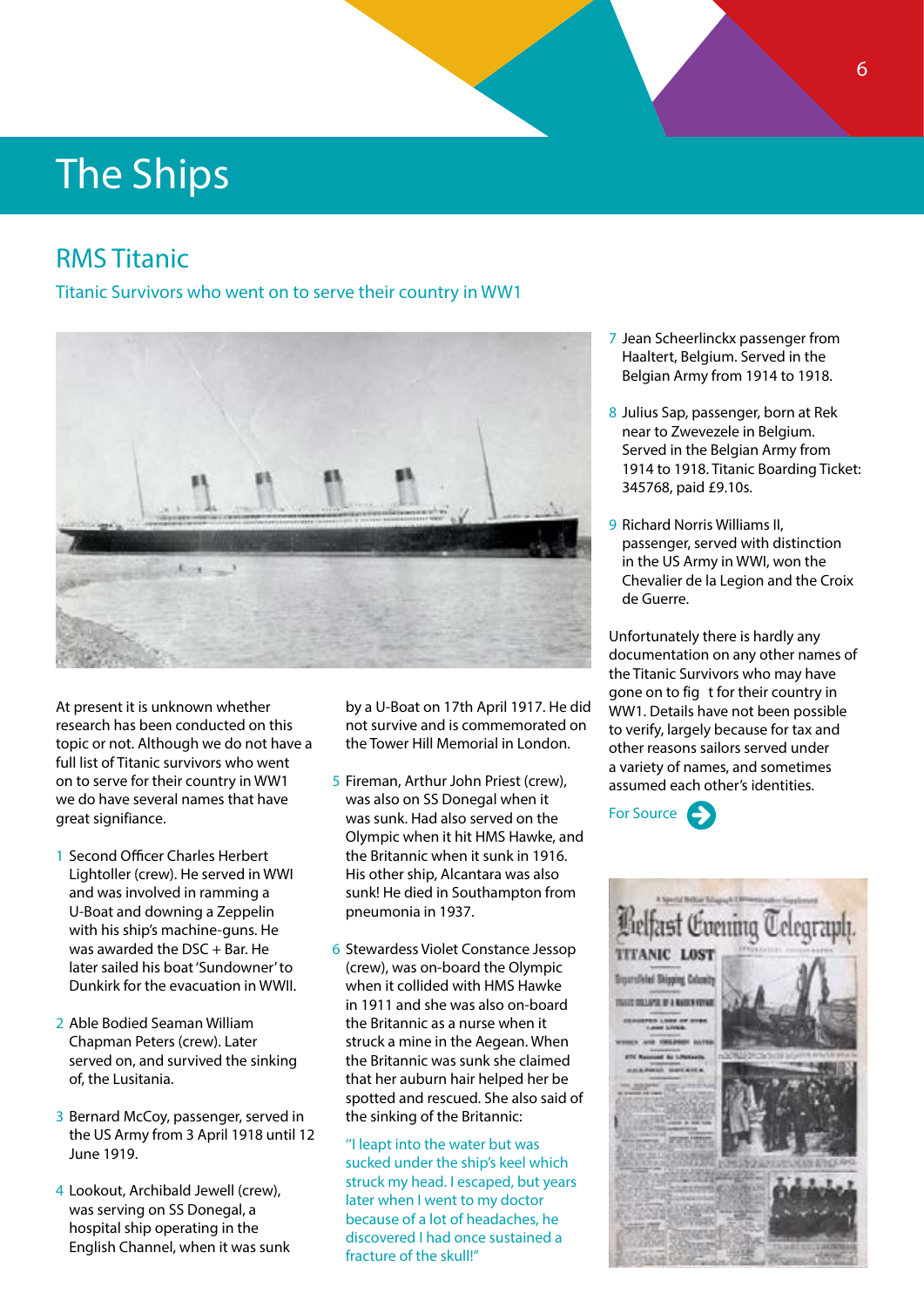### The Role of SS Result

Whilst not located in Titanic Quarter, the Ulster Folk and Transport Museum at Cultra is easily accessible. This is the home of SS Result, a ship built in 1893 in Carrickfergus and requisitioned by the Royal Navy to act as a Q-ship in WW1. There has been some tentative discussions to relocate SS Result to Titanic Quarter, however this is likely to be a longer term vision post 2016.



### The Role of HMS Hawke

HMS Hawke (built in Chatham Dock) in February 1913 joined the training squadron on the outbreak of WW1, Hawke, together with the other Edgars from Queenstown, formed the 10th Cruiser Squadron, operating on blockade duties between the Shetland Islands and Norway. HMS Hawke was lost on 15 October 1914 when she was struck by a German submarine in the North Sea. Among those who perished were at least 11 sailors from the East Belfast area. Further research on HMS Hawke is available on History Hub Ulster

Further details click here

### The Role of RMS Lusitania

Whilst not built by H&W, the Lusitania was built at the same time as Titanic by the Cunard Company – White Star Line's competitor.

- Lusitania was the largest, fastest, and most luxurious transatlantic passenger liner in the world at the time of her launch, although she was soon eclipsed in size and luxury by rivals Olympic and Titanic.
- Lusitania became a casualty of WWI, sailing into a deadly war zone patrolled by 15 German submarines. On May 19 she was torpedoed off the coast of Ireland by the German U-boat U-20, sinking in 18 minutes. All the U-20 needed was a single torpedo to send the passenger ship to the bottom of the sea.
- She was six days out from New York and nearing her destination of Liverpool. On board were 1,300 passengers – including 129 children – and a crew of nearly 700.
- There is still controversy as to why the Lusitania travelled into what the Germans had designated a war zone, dense with U-boats, without any protection from the Royal Navy.
- The wreckage of Lusitania lies about 300 feet under water and approx. 11 miles south of the Old Head of Kinsale, Ireland.

The British propaganda machine went into overdrive condemning the sinking as an act of piracy. "The Times" referred to the sinking by condemning those who doubted German brutality:

"the hideous policy of indiscriminate brutality which has placed the German race outside of the pale. The only way to restore peace in the world, and to shatter the brutal menace, is to carry the war throughout the length and breadth of Germany. Unless Berlin is entered, all the blood which has been shed will have fl wed in vain"

The sinking of Lusitania was used to instigate anger against the Germans and an entire campaign was launched to recruit Irishmen in to the army – recruitment was not compulsory in Ireland at this time and these campaigns were seen to work effectively.

One famous poster read "Irishmen avenge the Lusitania – Join an Irish Regiment."



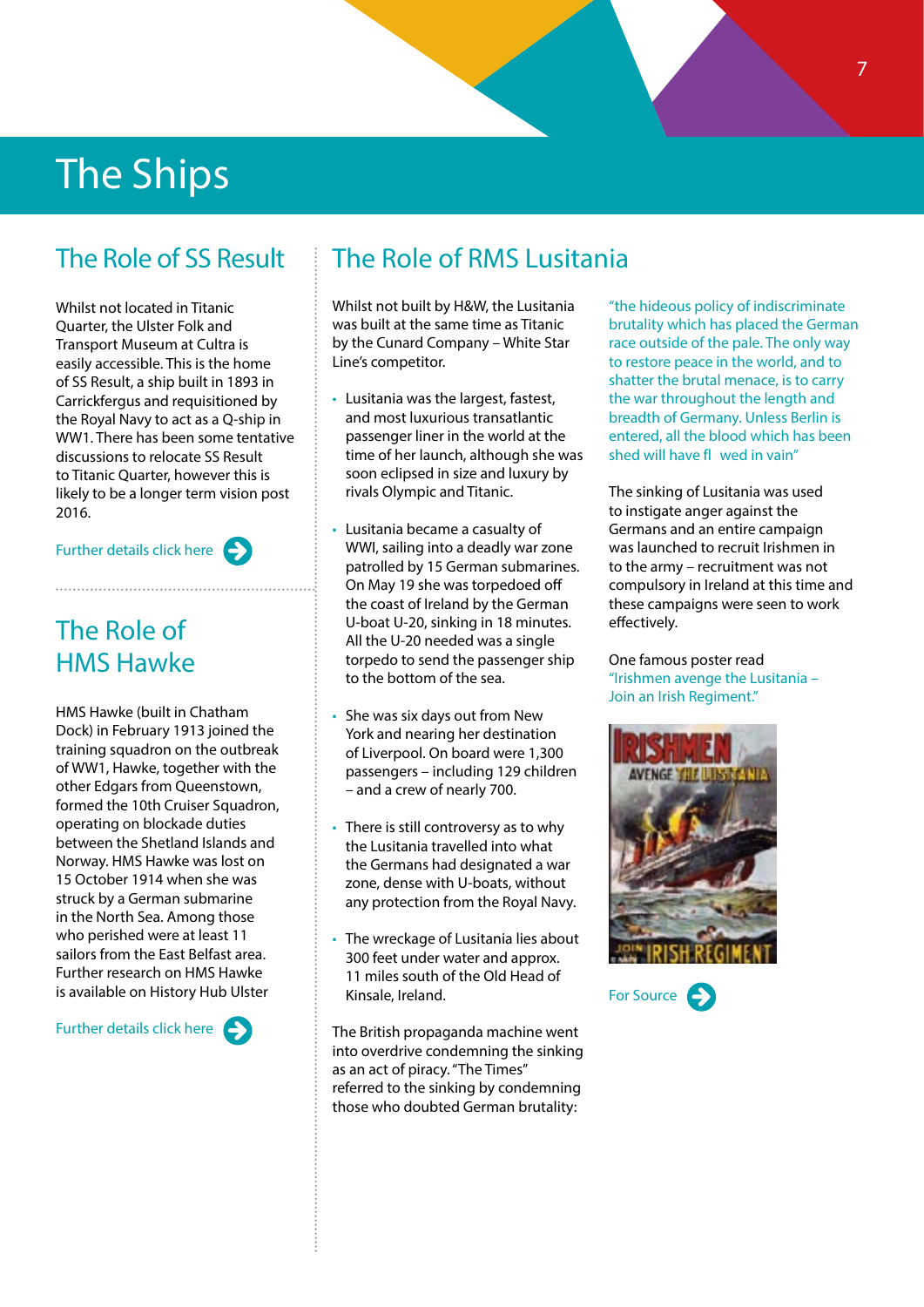## 8. Public Record Office of Northern Ireland



Public Record Office of Northern Ireland (PRONI) is the official archive for NI, holding over 3 million public and privately deposited records. It is based in Titanic Quarter and provides public access to its collections. PRONI has a wide range of records, including letters, diaries and memoirs, relating to the War and to contemporary events in Ireland. Unfortunately there is not much specifically relating to the Battle of Jutland. There are a couple of eyewitness accounts and some passing references. PRONI also have Wills for 6 men from Belfast who were killed in the battle.

• First World War Sources - A guide to documents held in PRONI

#### [For more information](http://www.proni.gov.uk/first_world_war_sources__a_guide_to_documents_held_in_proni..pdf)

• To mark the 100th anniversary of WW1, PRONI is producing a monthly blog recording the experiences of men and women who lived through the years 1914 to 1918.



• Manuscript Sources for the Study of WW1 in PRONI - This comprehensive document will help guide users to the wealth of papers, volumes, letters, images, and scrapbooks relating to WW1 which are held within the collections at PRONI.

[For more information](http://www.proni.gov.uk/fww_guide_version_3_july_2014.pdf) [on Manuscript Sources](http://www.proni.gov.uk/fww_guide_version_3_july_2014.pdf) [for the Study of the](http://www.proni.gov.uk/fww_guide_version_3_july_2014.pdf) [WW1 in PRONI](http://www.proni.gov.uk/fww_guide_version_3_july_2014.pdf)

• Derry/Londonderry War Memorial records - these records contain details of soldiers from the city who fought and died during WW1.



• BEd (Hons) Students from St. Mary's University College and Stranmillis University College, Belfast, researched PRONI's archives to produce learning resources aimed at Key Stage 3 students on the topics of 'Women in Wartime and Recruitment'



[WW1 Learning Resource](http://www.proni.gov.uk/first_world_war_-_recruitment_-_learning_resource.pdf) [on Recruitment](http://www.proni.gov.uk/first_world_war_-_recruitment_-_learning_resource.pdf)





![](_page_9_Picture_16.jpeg)

![](_page_9_Picture_17.jpeg)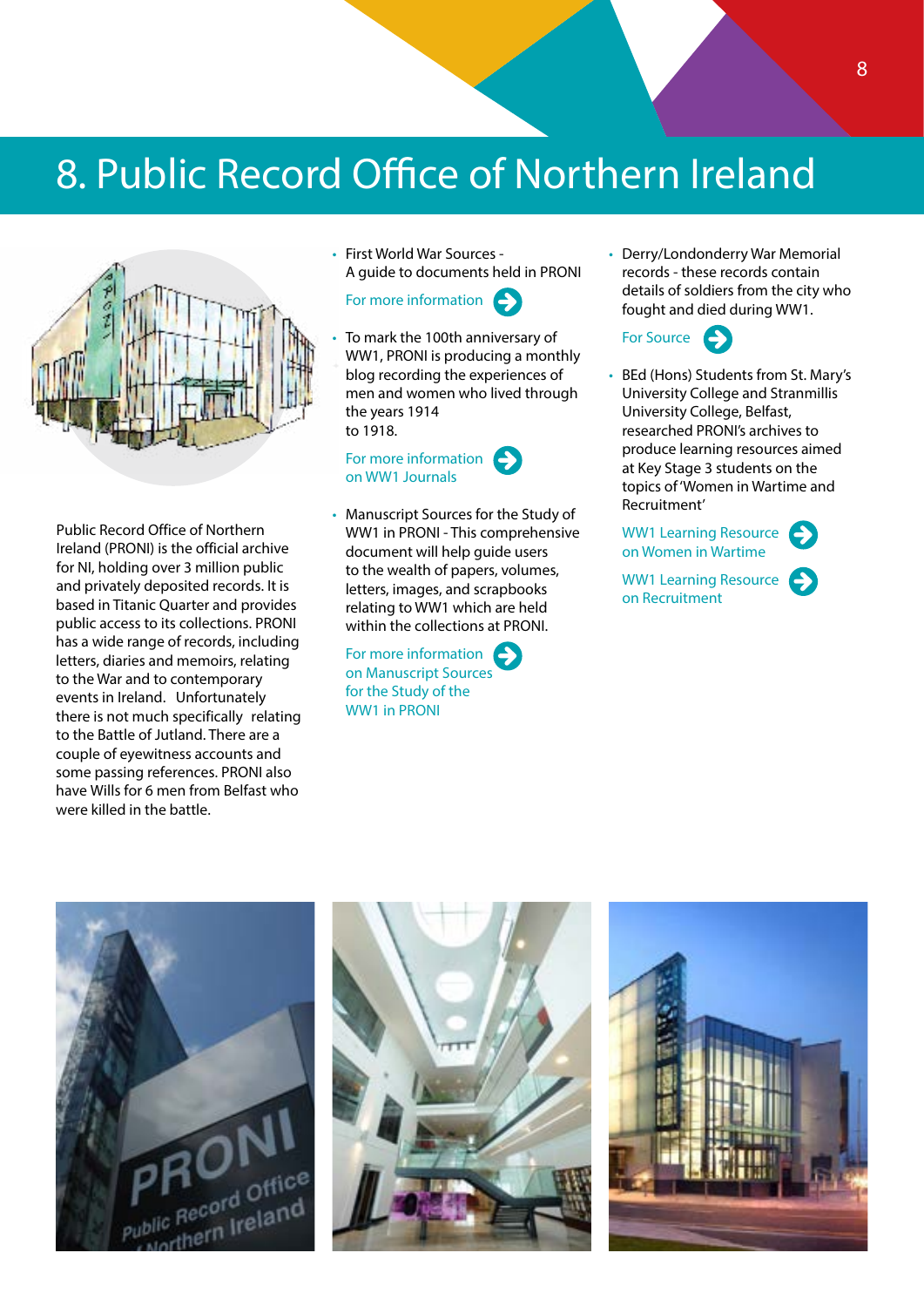## 9. Titanic's Dock and Pump-House

![](_page_10_Picture_1.jpeg)

The Thompson Pump-House War Memorial is situated on the side wall of the original pump-house for the Titanic Dock. This was originally installed in the North Yard of Workman, Clark and Co. It was

commissioned by Mr & Mrs Frank Workman to commemorate over 120 men from the shipyard including their only son Edward who fell in WW1. After the closure of the Workman, Clark and Co shipyard, the memorial was reinstalled in this position. Originally unveiled by Sir Edward Carson MP, it was rededicated for public display on Friday 16 May 2008 by the First Minister for Northern Ireland, Dr Ian Paisley MP. The memorial is the work of renowned Northern Ireland sculptress Sophie Rosamund Praeger (1867-1954). The design consists of a portrait of Edward Workman, flanked y the names of men from the shipyard and was originally supported by a pictorial frieze showing the story from enlistment to battlefield.

On the walls of the Pump-House there are several genuine artefacts from WW1. These are stretchers which would have been used by men trained as stretcher bearers who would provide aid and help save those who had been wounded or made ill by the unique conditions of the war.

In good conditions two men could carry a wounded man on a stretcher. However, after heavy rain it took four men to lift a stretcher. It was pointed out in a letter that was sent back home to a relative from a stretcher bearer:

"It took six of us to carry one man. You have no idea of the physical fatigue entailed in carrying a twelve stone man a thousand yards across muddy field ."

![](_page_10_Picture_7.jpeg)

![](_page_10_Picture_8.jpeg)

Praeoer's Workman, Clark & Co First World War Memorial, 1919.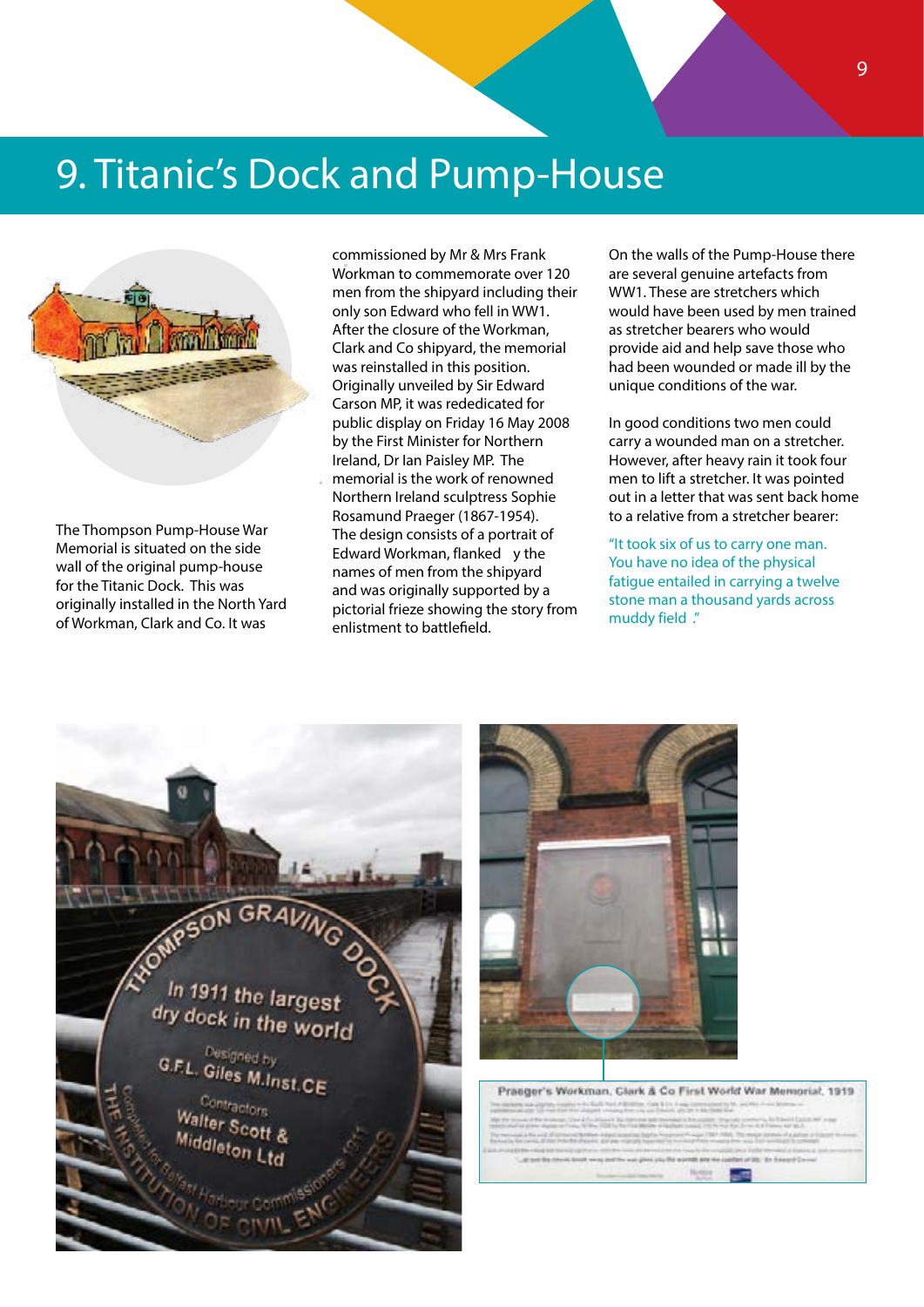## 10. Belfast Harbour Commissioners Records

PRONI have a series of records relating to Belfast Harbour in the WW1, this includes papers on the harbour defences, dating back to 1910, correspondence on the operation of the harbour during the War and registers of ships using the harbour on official service, 1914-18.

#### BELFAST HARBOUR.

#### NOTICE TO MARINERS.

#### Regulations for the Internal Traffic of the Port of Belfast during war, or in time of emergency.

Until further notice, the following Esguintisms are to be observed by all merchant shipping (including barges, boats, and private vessels) meeing within the limits of the Port and Harbour of Belfast.

#### (1.) ENVILORIE 1970 Pour

(b) Excursions from their conditions, to close the part, a signal consisting of three angular exceptional consisting by day, or three red lights are<br>aged vertically by uight, will be calculated both on the Kanamaton Steam

Regulations:

arrive at such leaves the part as a general rule by injugar and women to start<br>and a Shipurares and local egents will facilitate the entry of their vessels by group<br>percises orbit at Master to the Belliak Hastour Commissi

 $By\ day. A\ Hine\ from\ part\ at\ the\ format\ head\ the\ special\ plot\ flag\ as\ shown\ in\ the\ plot\ below\ in\$ 

(3240) NB 6/13 3580 447-18 av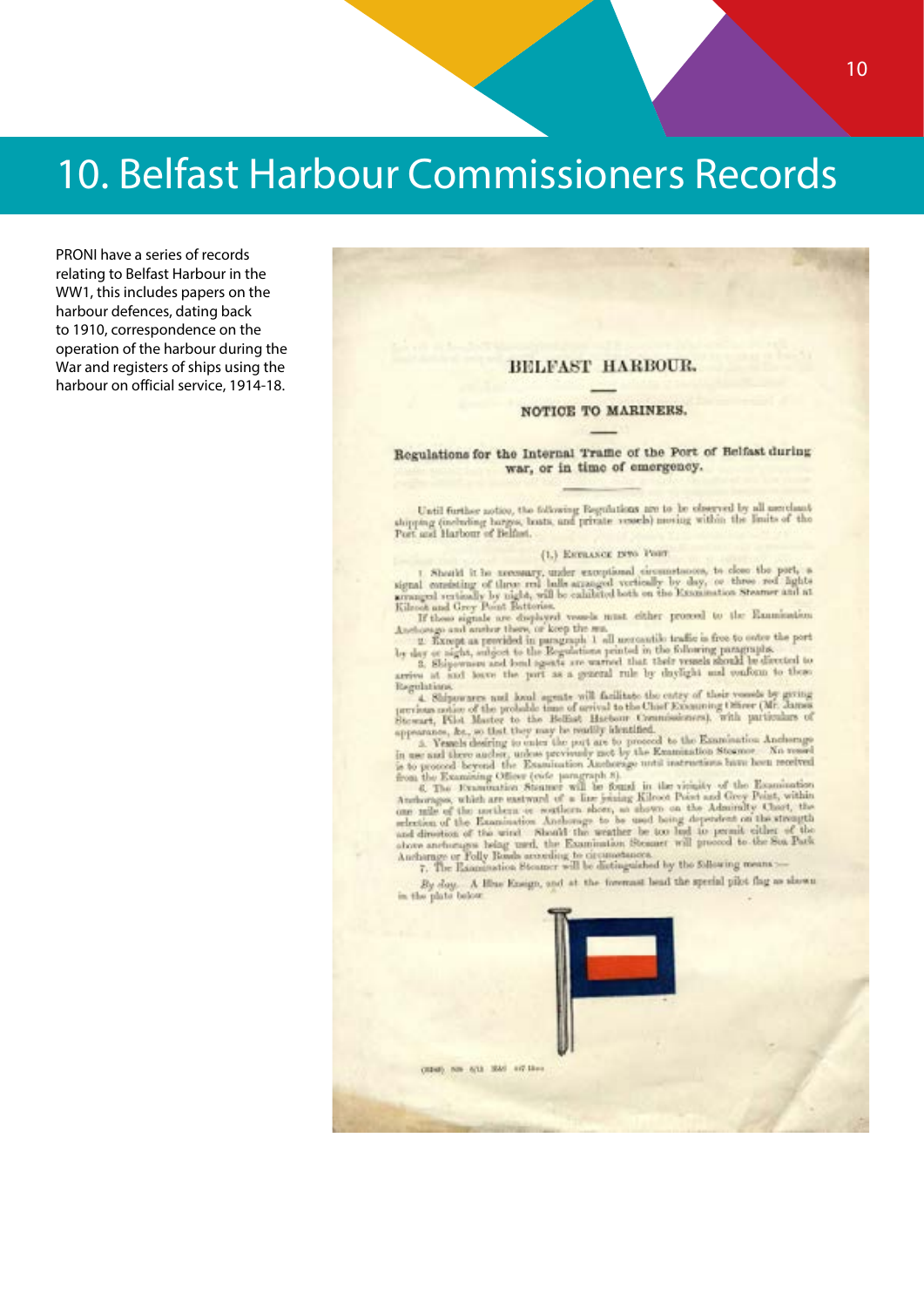## 11. East Belfast Connections

#### East Belfast

There is currently a First World War community research project underway – 'East Belfast and the Great War'. This is a two year research and community engagement project supported by the Heritage Lottery fund. Their aim is to tell the story of WW1 through the eyes of the men and women of East Belfast.

For more information

#### Linen Works

Linen had a huge role to play during the war – uniforms, essentially the covering for aeroplanes and many other uses. There was £11m of war orders for it; Lord French said, 'The war was won on Ulster wings'. All production went to the war effort and with the lack of foreign flax la ge areas, including Fort William Golf Club were turned over to growing it. Belfast was the linen capital of the World and the industry survived the war it was the later 1920s depression that knocked it back – though proportionately Belfast was probably still dominant until after WWII.

![](_page_12_Picture_6.jpeg)

#### Ropeworks

By the early 1900s the Belfast Ropework Company had proved so successful that it could claim to be the largest single ropework in the world. Jointly founded by Gustav Wilhelm Wolff, of Harland & Wolff and providing employment for many wives and daughters of Harland & Wolff employees. Belfast ropeworks developed and manufactured their own machines using castings produced by local foundries.

This establishment was the largest of its kind in the world at this time, covering 40 acres of ground. The works were composed of four factories, known as the Bloomfield Factory, Pottinger Factory, Connswater Factory, and the Cord Factory.

The Ropeworks played a major role in WW1, from manufacturing submarine nets to tethers for barrage balloons (refer to PRONI's archives).

![](_page_12_Picture_11.jpeg)

![](_page_12_Picture_12.jpeg)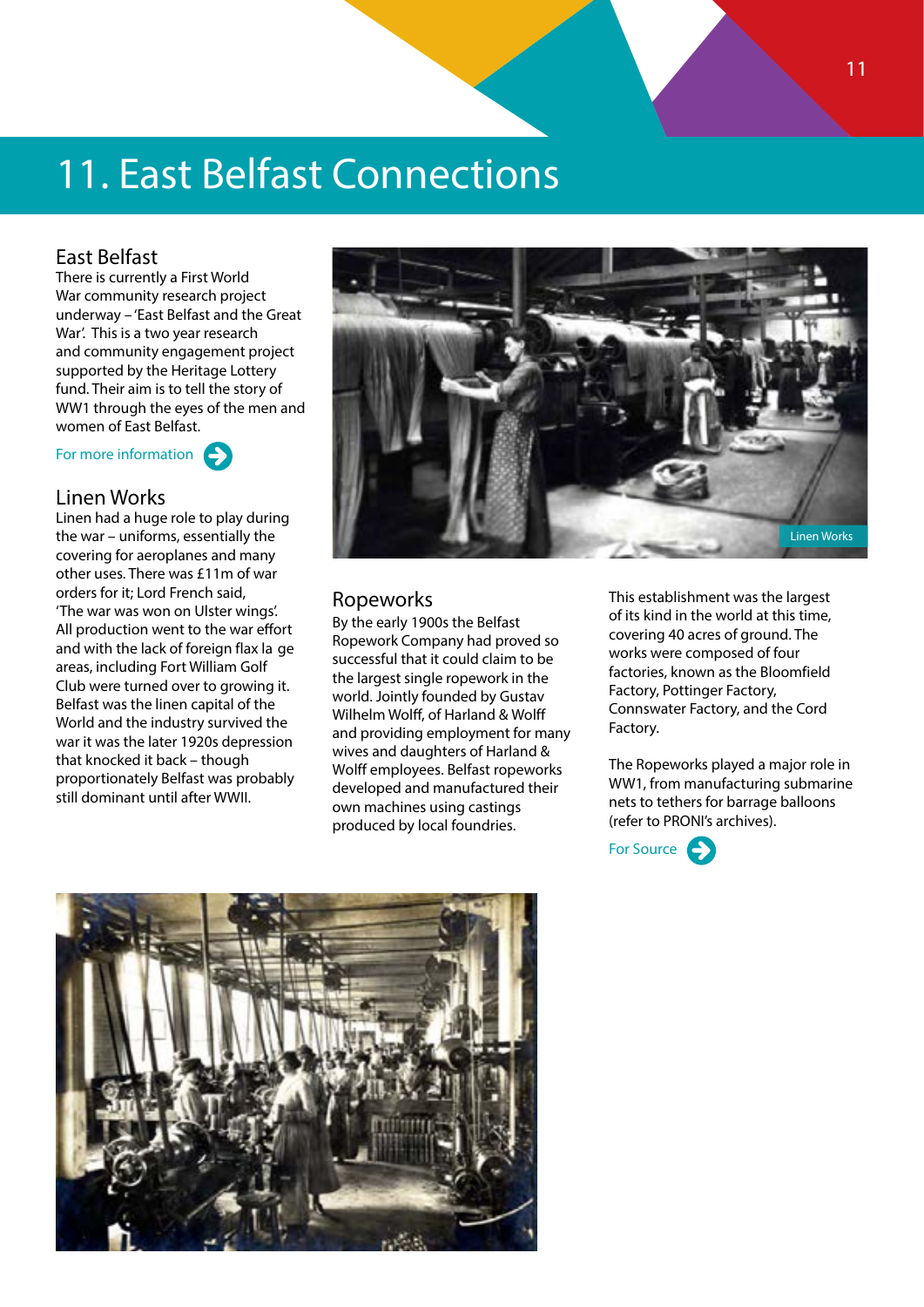## 12. Useful contacts and other resources

#### Titanic Belfast

Titanic Belfast have recently delivered a series of projects in partnership with PRONI, East Belfast Partnership and North Belfast Partnership.

#### Contact:

Siobhán McCartney Learning & Outreach Manager T +44 (0)28 9076 6387

- M +44 (0)7584074095 E siobhanmccartney@
- titanicbelfast.com
- W <www.titanicbelfast.com>

#### PRONI

### Contact:

Ian Montgomery, PRONI

- T (+44) 028 9053 4811
- E proni@dcalni.gov.uk
- W [www.proni.gov.uk](http://www.proni.gov.uk)

#### HMS Caroline

Contact: Jamie Wilson, General Manager T (+44) 07497771317 E Jamie.Wilson@NMRN.org.uk W <www.nmrn.org.uk>

#### Titanic Foundation Limited

Preserving Belfast's maritime & industrial heritage.

#### Contact:

- T (+44) 02890 730490
- E info@titanic-foundation.org
- W [www.titanic-foundation.org](http://www.titanic-foundation.org)

#### SS Nomadic

Contact: Eleanor O'Neill, Nomadic Project Manager T (+44) 028 90 737860 E eleanoroneill@titanicbelfast.com W [www.nomadicbelfast.com](http://www.nomadicbelfast.com) 

#### Titanic's Dock and Pump-House

Contact: Colin Cobb, Operations Manager T (+44) 02890 737813 E info@titanicsdock.com W [www.titanicsdock.com](http://www.titanicsdock.com) 

### Harland & Wolff

#### Contact:

E  $(+44)$  028 9045 8456 W www.harland-wolff.com

#### Belfast Harbour Commissioners

Contact:

- T +44 (0)28 9055 4422
- E info@belfast-harbour.co.uk
- W www.belfast-harbour.co.uk

#### Development Department, Belfast City Council

Robert Heslip, Heritage Officer

#### Contact:

- T (+44) 028 90270225
- E HeslipR@belfastcity.gov.uk
- W [www.](www.belfastcity.gov.uk)belfastcity.gov.uk

#### History Hub Ulster

Contact: Karen O'Rawe, Chair of History Hub Ulster E research@historyhubulster.co.uk W www[.historyhubulster.co.uk](www.historyhubulster.co.uk)

#### East Belfast and the Great War Project

Contact: Jason Burke, Historian. E info@eastbelfastww1.com W <www.eastbelfastww1.com> 

#### Resources

• The National Museum Royal Navy E library@nmrn.org.uk

[Go to](http://www.nmrn.org.uk)

• The Royal Navy in NI during WW1

[Go to](http://historyhubulster.co.uk/royal-navy-world-war-i/)

• Ulster sailors by ship in WW1 – Currently in working progress

[Go to](http://historyhubulster.co.uk/ulster-ww1-sailors/)